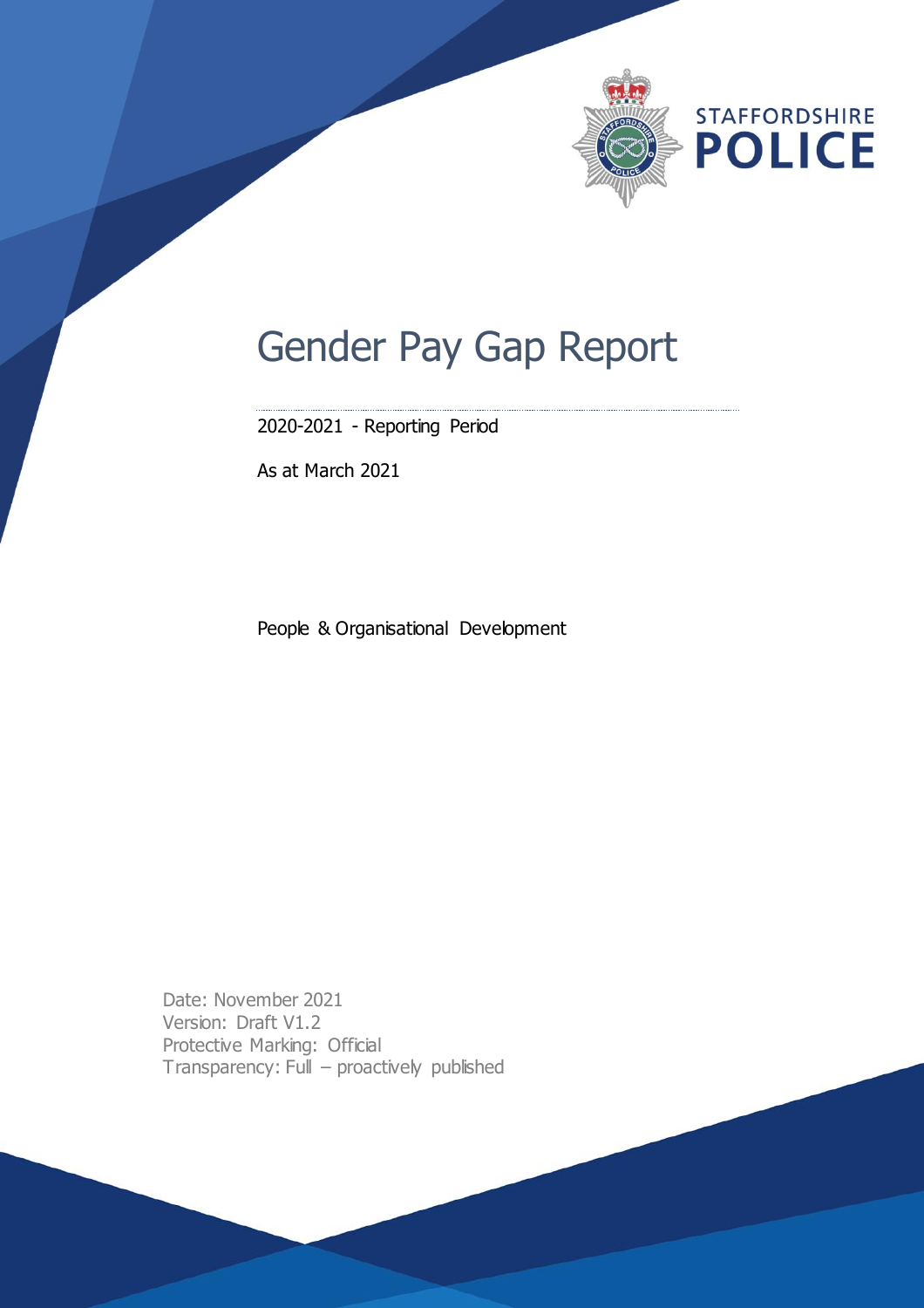# **1. What is the Gender Pay Gap?**

- The gender pay gap is an equality measure that shows the difference in average earnings between women and men.
- It is different to equal pay which means employers must pay men and women the same for equal or similar work.
- The predicted UK Mean Gender Pay Gap for 2020 is 15.4 per cent, according to the Annual Survey of Hours and Earnings (ASHE). This is an increase from 14.9% in 2019.

Gender pay gap in the UK - [Office for National Statistics \(ons.gov.uk\)](https://www.ons.gov.uk/employmentandlabourmarket/peopleinwork/earningsandworkinghours/bulletins/genderpaygapintheuk/2021#the-gender-pay-gap)

• Publication of gender pay data is a statutory requirement under the Equality Act 2010, for all organisations with more than 250 employees.

## **2. Staffordshire Police gender pay gap analysis**

We are committed to creating a first class workplace, with a vibrant and diverse workforce that better reflects our communities and therefore where the services we deliver better meet the needs of the people of Staffordshire.

Diversity and inclusion is a key strategic objective for the force. We continually strive to create an environment that enables people to flourish and achieve their full potential, including making sure that they have the same opportunities for recognition, reward and career development.

We are pleased that the force has a mean gender pay gap that is lower than the national average. We have noted that this year, our Mean gender pay gap has widened slightly when considering the whole workforce. However, the Median Gender Pay gap has reduced overall. The workforce is however made up of two elements: police officers and police staff, who are employed on different terms and conditions set nationally. It is therefore important to look closely at the gaps for each, which are considerably lower than the national average.

It is noted that the Police Uplift Programme (PUP) and the new Police Education Qualifications Framework (PEQF) student officer recruitment programmes appear to be having an impact on our gender pay gap. Our success in attracting more female officers onto these programmes has resulted in an increase in our officer gender pay gap, as new student officers are initially paid at the base entry level salary for police officers. This impact is expected to reduce over time as those officer progress through the ranks and pay grades.



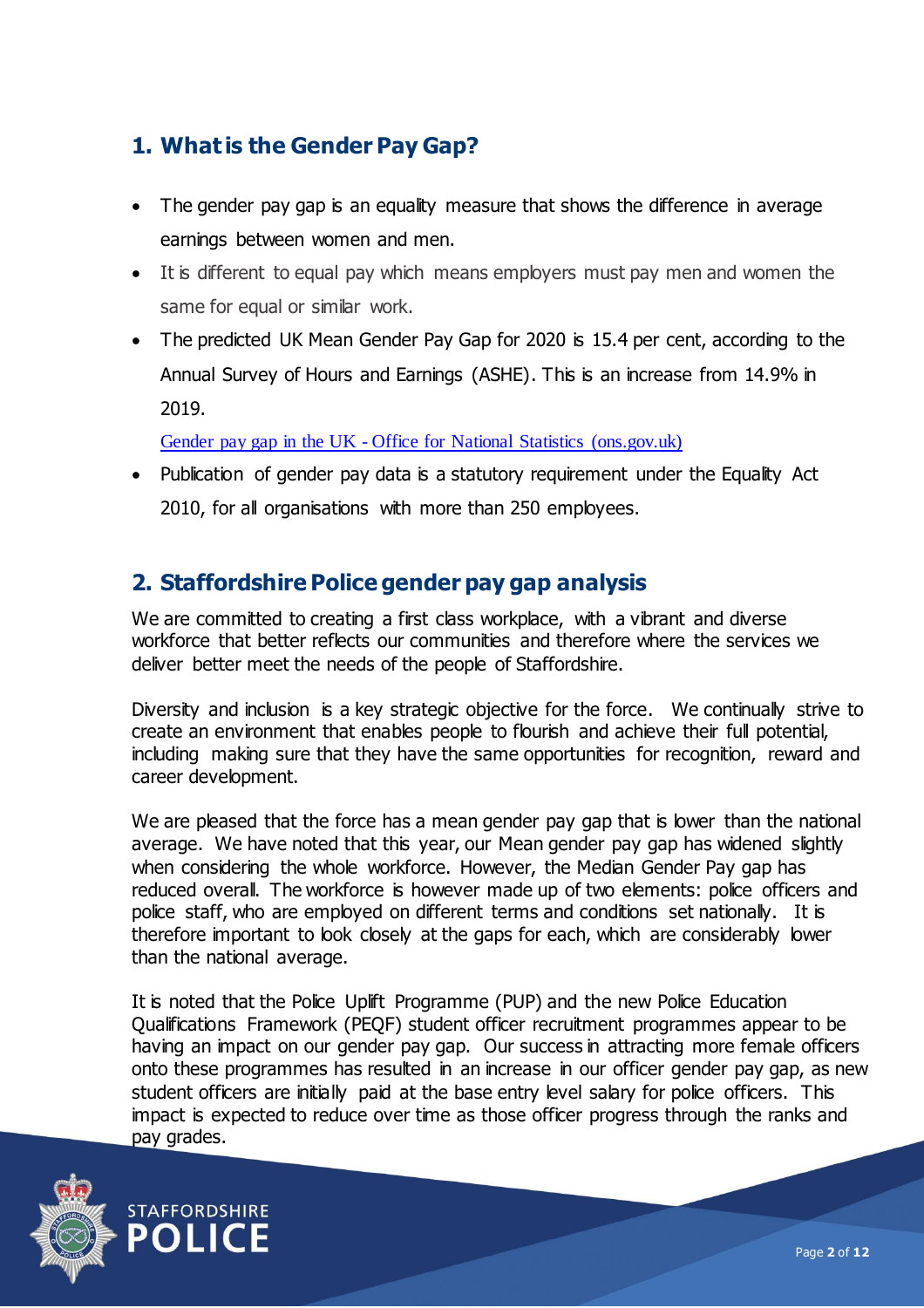That said, there is clearly more to do, although we do recognise that gender pay gaps arise as a result of complex issues across society, and hence there is no 'quick fix'.

We are supportive of the requirement to publish Gender Pay Gap data and the drive towards gender equality and reporting transparency.

## **The following data is published as a statutory requirement of The Equality Act 2010 (Specific Duties and Public Authorities) Regulations 2017.**

#### **2.1. Workforce**

As at the 31st March 2021, Staffordshire Police had the following number of employees who were included in the hourly rate calculations. Note: these figures are 'full pay relevant employees' in accordance with the reporting requirements and exclude staff not in receipt of full pay for March 2021, e.g. those on unpaid leave, adoption leave, paternity leave.

#### **Gender breakdown by gender type**

| Gender        | All Employees -<br><b>Officers and Staff</b> |
|---------------|----------------------------------------------|
| <b>Male</b>   | 1,776                                        |
| <b>Female</b> | 1,566                                        |
| Total         | 3,342                                        |



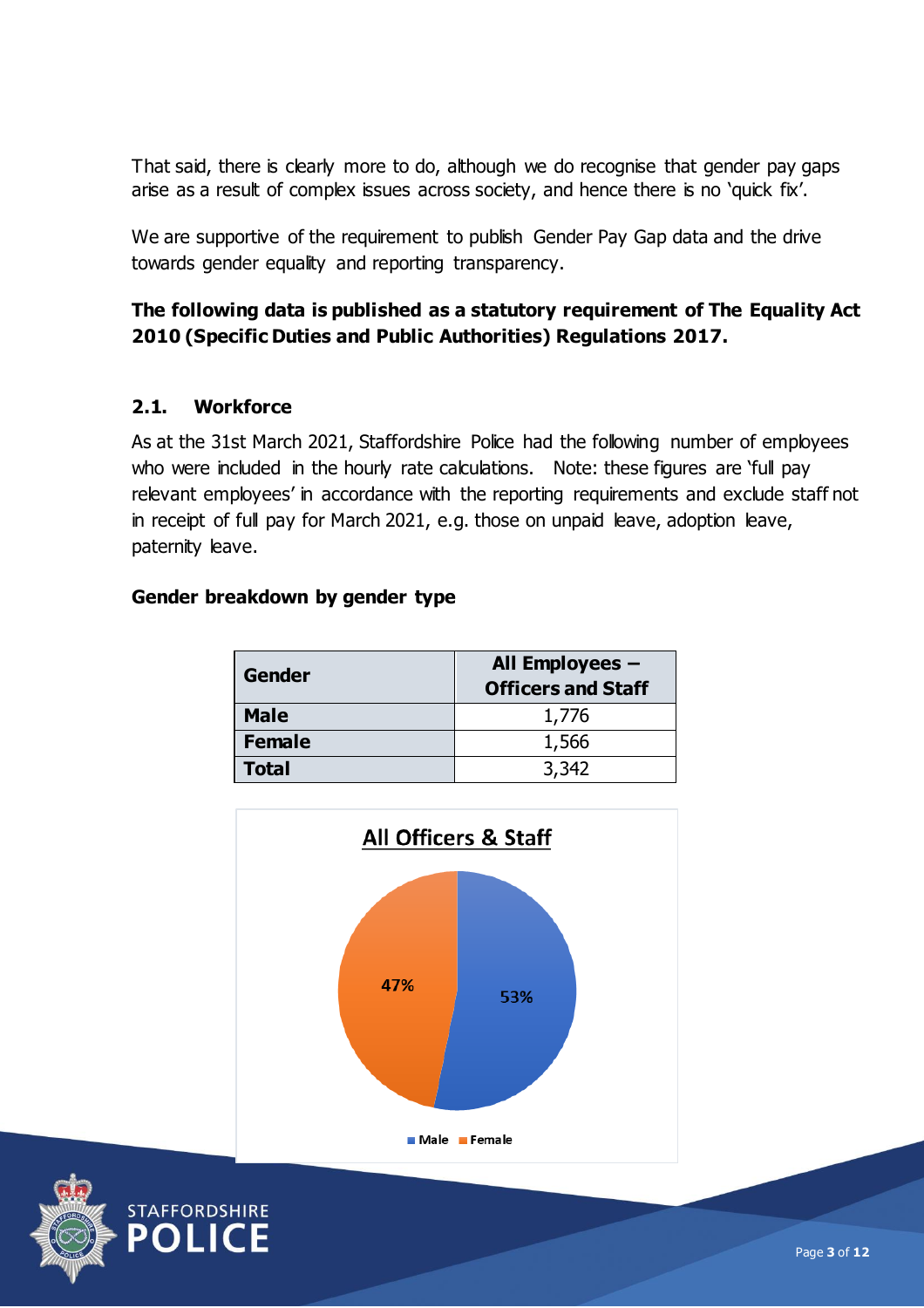| <b>Gender</b> | <b>Officers 2021</b> | Officers 2020 |
|---------------|----------------------|---------------|
| <b>Male</b>   | 1,173                | (1, 145)      |
| <b>Female</b> | 560                  | (480)         |
| <b>Total</b>  | 1,733                | (1,625)       |



| <b>Gender</b> | <b>Staff</b> |
|---------------|--------------|
| <b>Male</b>   | 604          |
| <b>Female</b> | 1,066        |
| <b>Total</b>  | 1,610        |



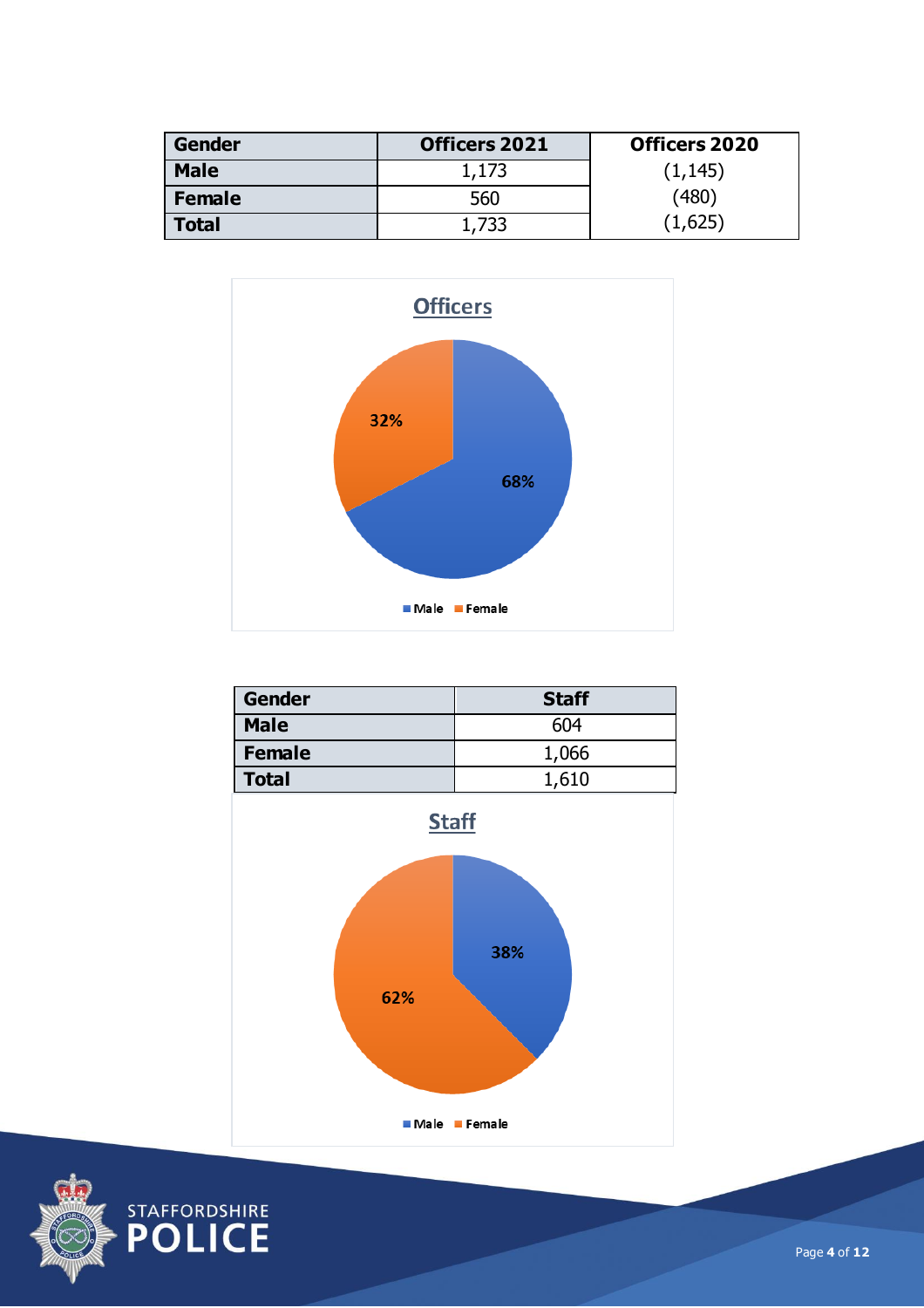#### **2.2. Mean and median pay gap**

- the **mean** pay gap is **11.95%** (11.7% -March 2020)
- the **median** pay gap is **16.61%** (16.9% -March 2020)

The mean gender pay gap shown is the average difference in hourly pay between males and females as at 31st March 2021.



The median gender pay gap shown is the mid-point difference in hourly pay between males and females as at 31st March 2021.



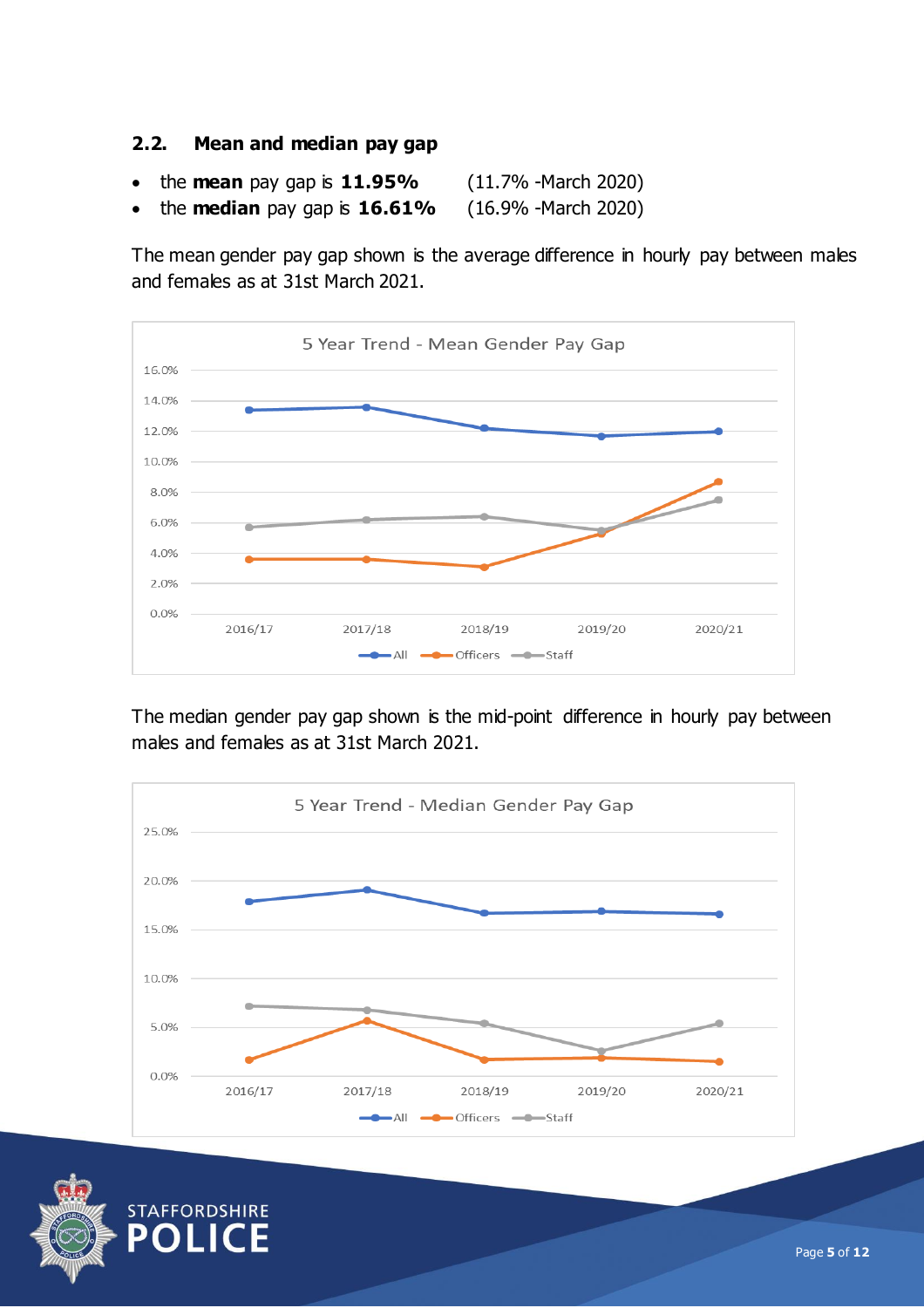#### **2.3. Police Officers and Police Staff combined**

|                           | <b>Male</b> | <b>Female</b> | Gap   | Percentage |
|---------------------------|-------------|---------------|-------|------------|
| <b>Mean (average)</b>     | £18.69      | £16.45        | £2.23 | 11.95%     |
| <b>Median (mid point)</b> | £19.70      | £16.43        | £3.27 | 16.61%     |

#### **Police Officers Only**

|                    | <b>Male</b> | <b>Female</b> | Gap   | Percentage |
|--------------------|-------------|---------------|-------|------------|
| Mean (average)     | £19.60      | £17.89        | £1.71 | 8.71%      |
| Median (mid point) | £20.01      | £19.70        | £0.31 | 1.55%      |

#### **Police Staff Only**

|                    | <b>Male</b> | <b>Female</b> | Gap   | Percentage |
|--------------------|-------------|---------------|-------|------------|
| Mean (average)     | £16.91      | £15.65        | £1.26 | 7.46%      |
| Median (mid point) | £16.43      | £15.54        | £0.89 | 5.41%      |

#### **2.4. Mean and median bonus gap**

The mean gender bonus gap is the average difference in bonus pay received over a 12 month period up to 31st March 2021, between males and females.

The median gender bonus gap is the mid-point difference in bonus pay, received over a 12 month period up to 31st March 2021, between males and females.

|                                    | <b>Mean</b> | <b>Median</b> |
|------------------------------------|-------------|---------------|
| <b>Officers and Staff combined</b> | 23.14%      | 21.60%        |
| <b>Police Officers only</b>        | 11.68%      | 20.00%        |
| <b>Police Staff only</b>           | 18.37%      | $-14.54%$     |

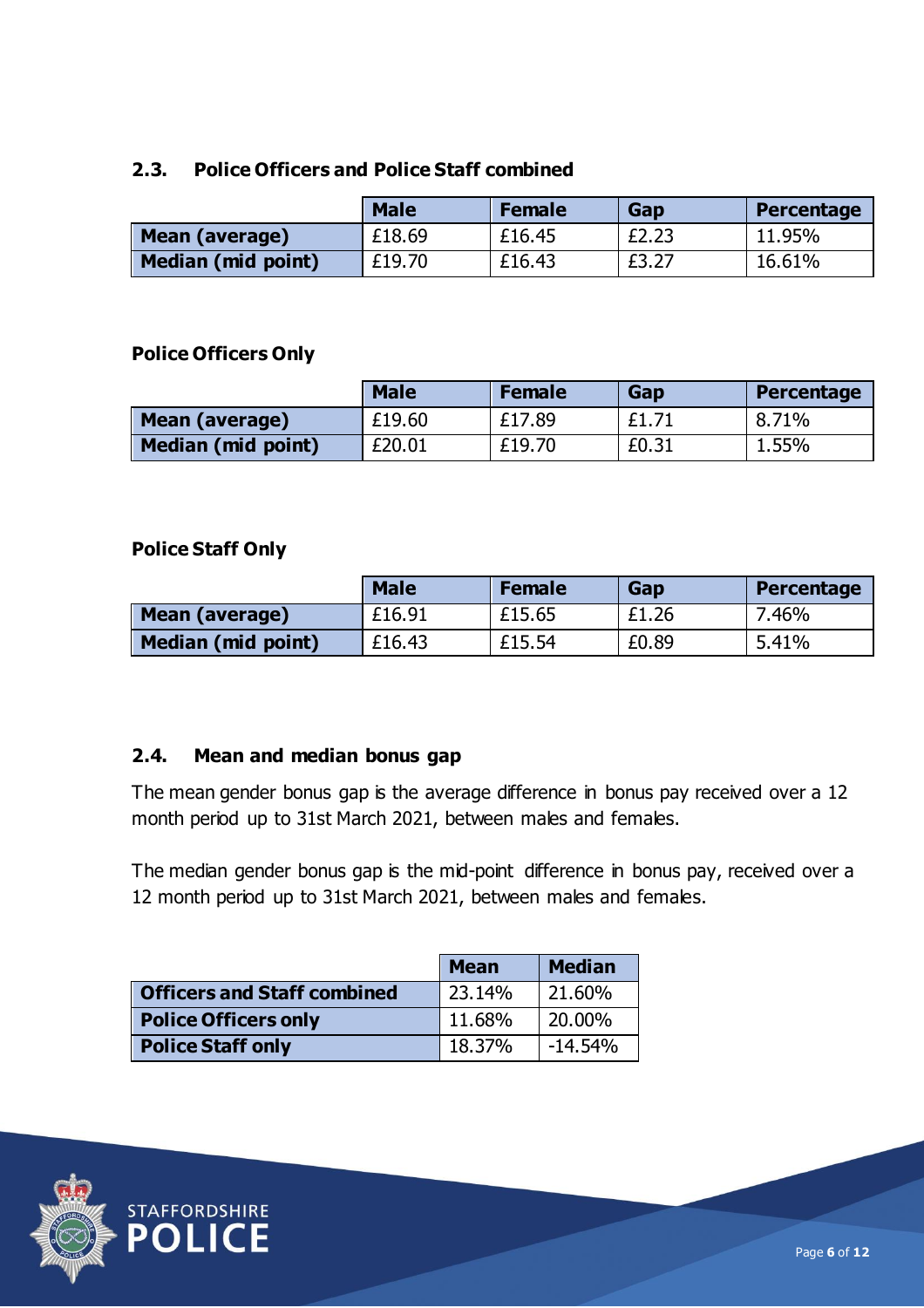### **2.5. Proportion of workforce receiving a bonus**

Bonuses are paid to officers and staff as a one off payment in recognition of their work.

This chart indicates the proportion of male and female officers and staff who have been awarded a bonus payment over a 12 month period up to 31st March 2021, as a percentage of the whole workforce.

|                                    | <b>Male</b> | Female    |
|------------------------------------|-------------|-----------|
| <b>Officers and Staff Combined</b> | 15.50%      | $17.60\%$ |
| <b>Police Officers only</b>        | 15.70%      | 22.10%    |
| <b>Police Staff only</b>           | 16.70%      | 9.40%     |

The Number of Bonus payments was affected by Covid, with far fewer "Away from Home" payments being paid, which have historically favoured Male employees. As a result the Mean and Median Bonus gaps have both decreased

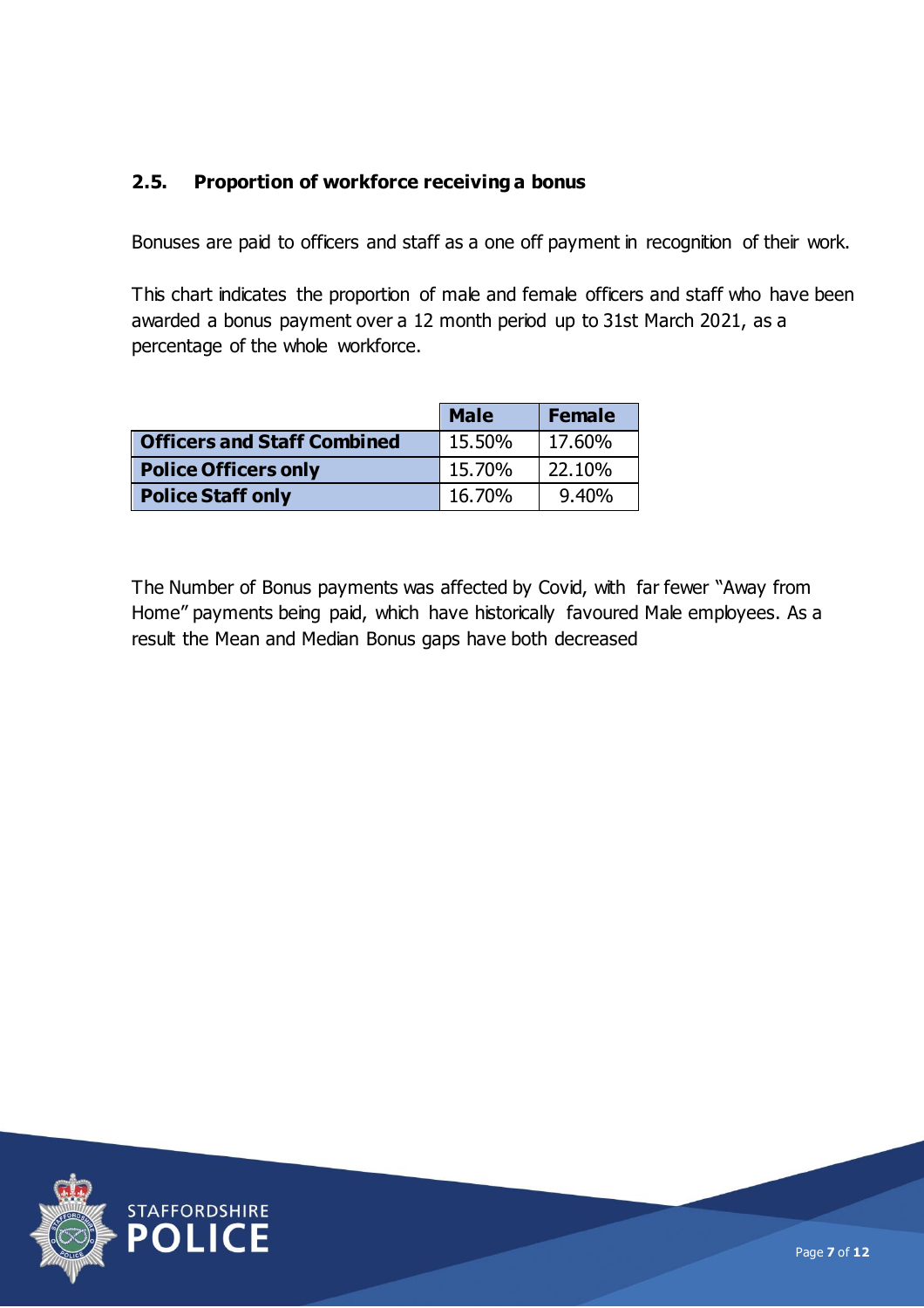#### **2.6. Proportion of workforce in each pay quartile band**

These charts show a breakdown of the percentage of male and female staff in each quartile band for the organisation (officers and staff combined).



| <b>Quartile</b>              | Male | Female |
|------------------------------|------|--------|
| <b>Upper Quartile</b>        | 607  | 228    |
| <b>Upper Middle Quartile</b> | 468  | 368    |
| Lower Middle Quartile        | 374  | 461    |
| Lower Quartile               | 327  |        |

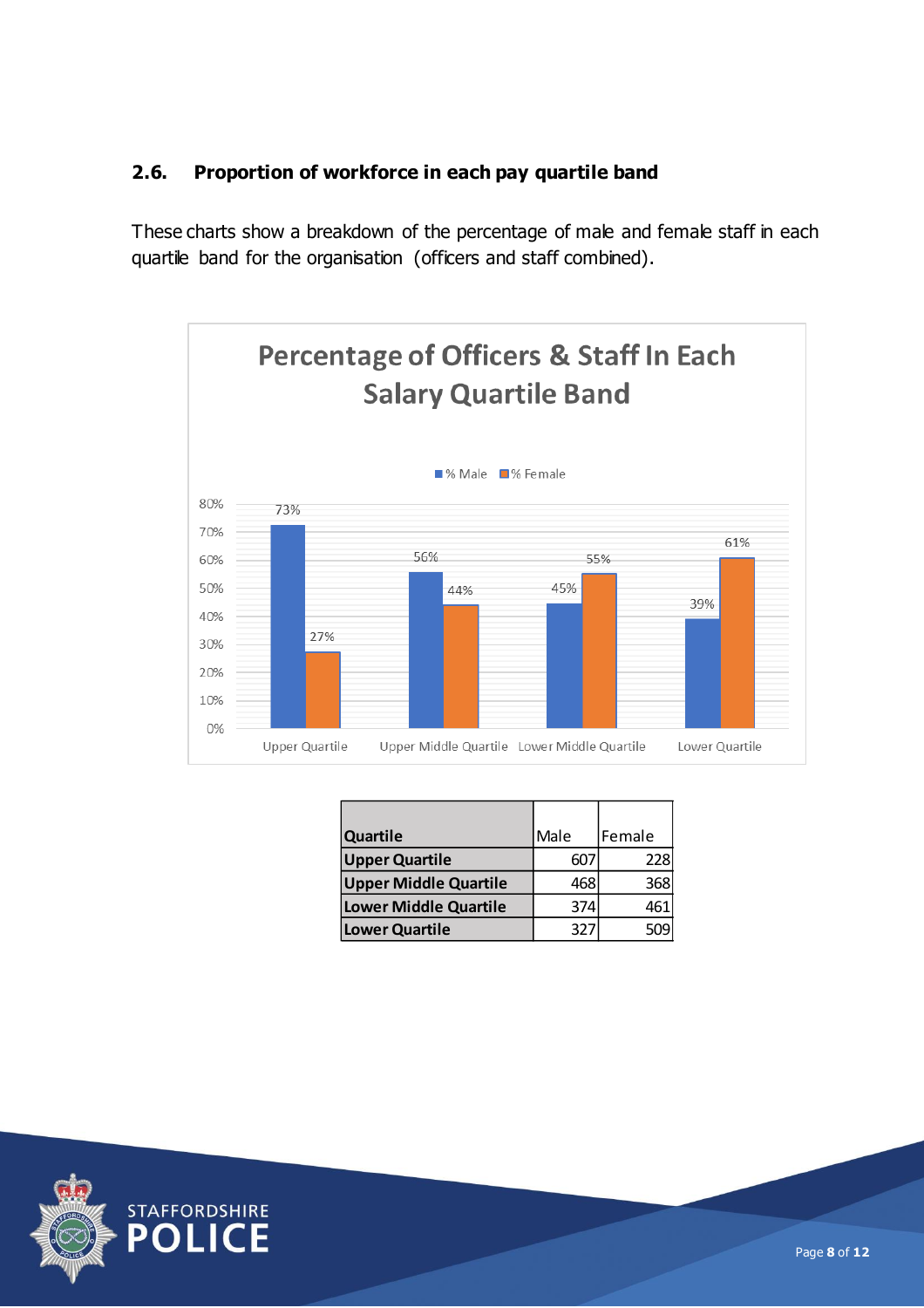

## **2.7. Proportion of Officers in each pay quartile band**

| Quartile                     | Male       | Female |
|------------------------------|------------|--------|
| <b>Upper Quartile</b>        | 347        | 86     |
| <b>Upper Middle Quartile</b> | 309        | 124    |
| <b>Lower Middle Quartile</b> | 272        | 161    |
| <b>Lower Quartile</b>        | <b>245</b> | 189    |

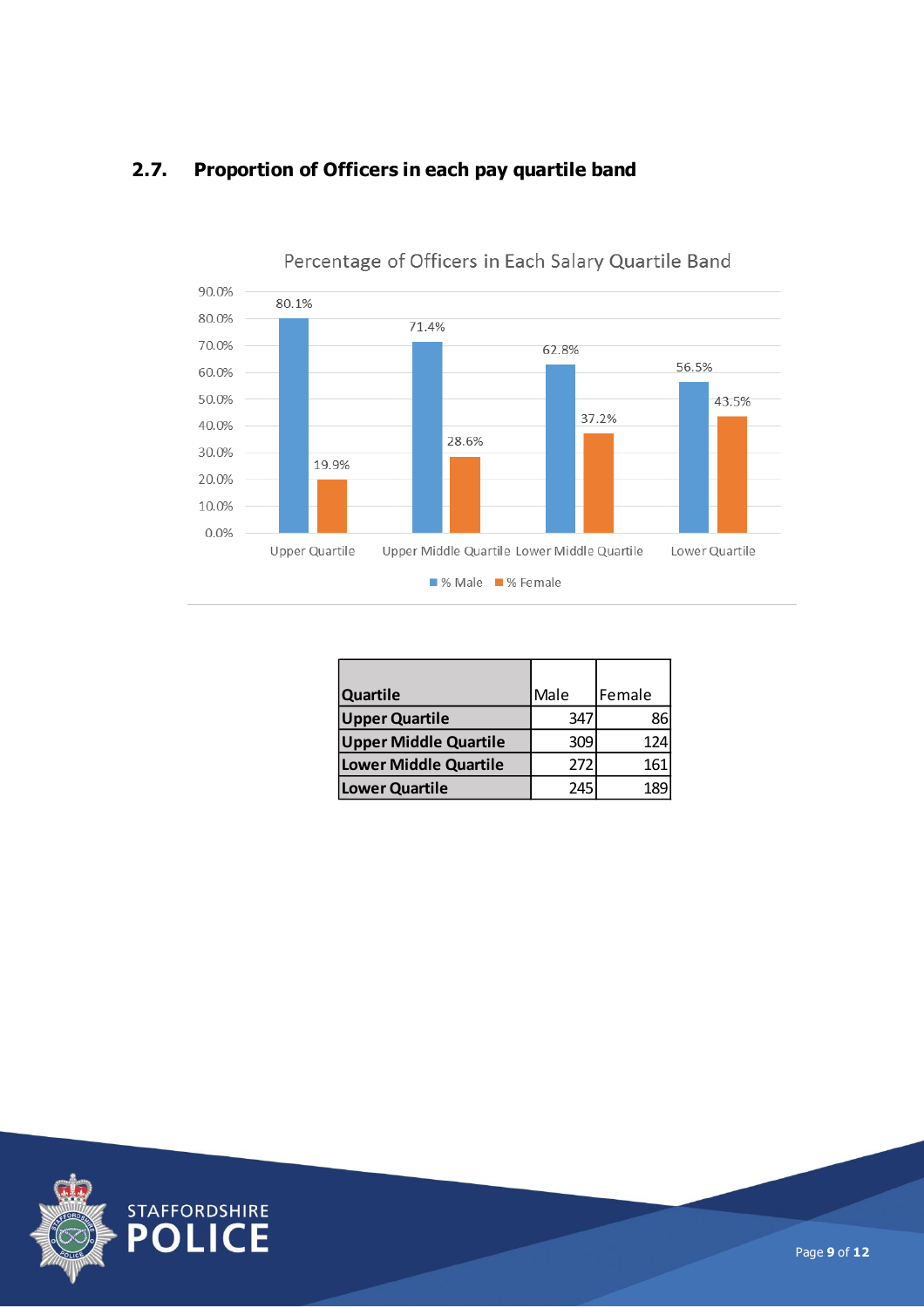



| Quartile                     | Male | Female |
|------------------------------|------|--------|
| <b>Upper Quartile</b>        | 182  | 220    |
| <b>Upper Middle Quartile</b> | 148  | 255    |
| <b>Lower Middle Quartile</b> | 164  | 238    |
| <b>Lower Quartile</b>        | 110  | 293    |

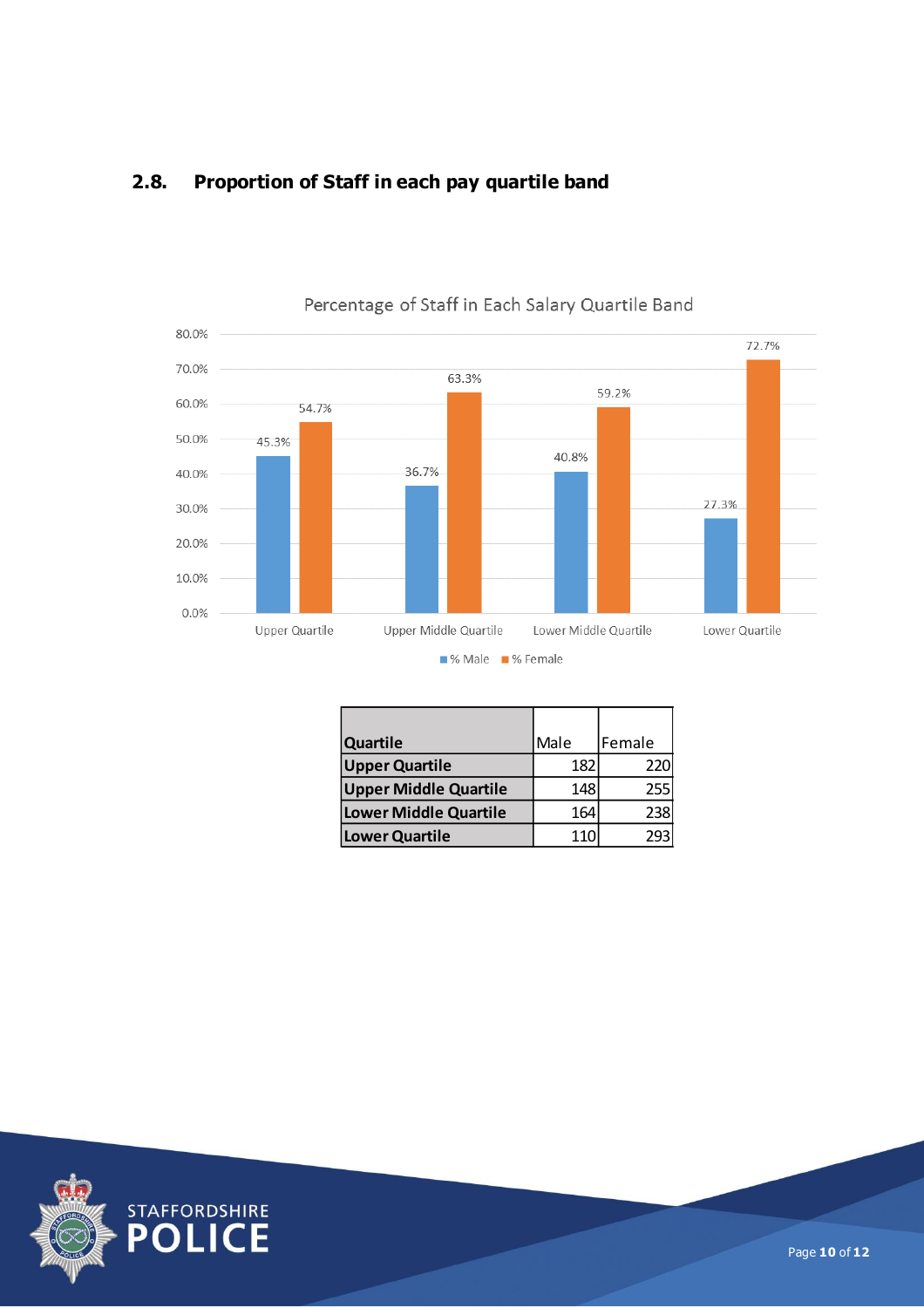# **3. Why is there a Gender Pay Gap?**

As stated above, there are complex causes of gender pay gaps, which are the subject of much research.

Within policing, the pay for both officers and staff is determined nationally. Using the formula required, the Mean gender pay gap as at  $31<sup>st</sup>$  March 2021 is 11.95%, an increase on the previous year of 0.25%. However, our Median pay gap was reduced by 0.3% to 16.6%

The relevant fulltime workforce increased by 255 (130 male and 125 female). Although this increase is fairly evenly split when taking the numbers as a whole, the split between Officer and Staff is more pronounced.



Officers show an increase of 108, of which 80 are female and 28 male.

On the staff side the increase in pay gap can be largely attributed to a TUPE transfer on  $1<sup>st</sup>$  July 2020. This accounted for 61 of the 148 increase in numbers on the staff side 61 fulltime relevant personal transferred in to the Staff numbers. Of these 61, 55 were male and 6 were female, the majority entering the Upper and Upper middle Quartile groups